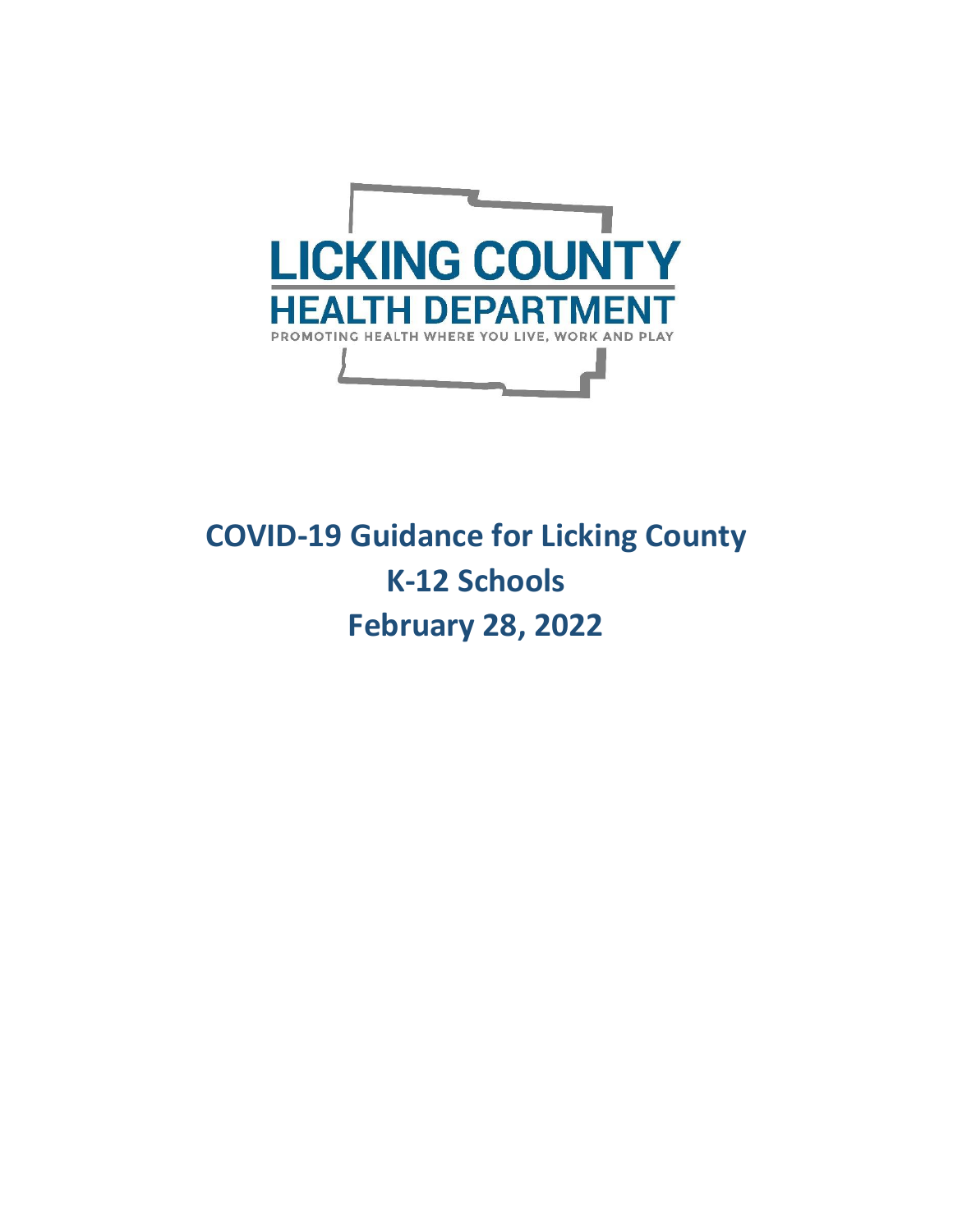#### Introduction:

The Licking County Health Department (LCHD) has worked with local school administrators from the beginning of the 2021-22 school year to manage COVID-19 cases within schools in the county. LCHD has reviewed updated COVID-19 guidance and analyzed locally collected data. This information has been used to update COVID-19 guidance for schools in Licking County.

# Vaccination:

LCHD urges all individuals that are eligible to be vaccinated against COVID-19 to receive the vaccine as soon as possible. Our department operates walk in clinics at our office, located at 675 Price Road in Newark, Tuesdays and Thursdays from 8:00AM to 12:00PM and 2:00PM to 4:00PM. These times are subject to change. To view our updated schedule, please visit [https://lickingcohealth.org/covid-](https://lickingcohealth.org/covid-19/covid-19-vaccine-faqs/)[19/covid-19-vaccine-faqs/](https://lickingcohealth.org/covid-19/covid-19-vaccine-faqs/) To view a full list of approved COVID-19 vaccine providers please visit <https://gettheshot.coronavirus.ohio.gov/>

# Community Level COVID-19 Data:

LCHD has implemented updated guidance from the CDC regarding masking in indoor environments, which includes schools. The recommendations for masking are based on the Community Level of COVID-19 in Licking County. The levels can be listed as Low, Medium, or High based on several metrics. Below is a table indicating the recommendations based on the CDC's Community Level model:

| COVID-19<br><b>Community</b><br>level | Individual- and household-level prevention<br><b>behaviors</b>                                                                                                                                                                                                                                                                                                                                                                                                                                                                                                                                                           | Community-level prevention strategies (as<br>recommended by state or local authorities)                                                                                                                                                                                                                                                                                                                                                                                                                                                                                                                                             |
|---------------------------------------|--------------------------------------------------------------------------------------------------------------------------------------------------------------------------------------------------------------------------------------------------------------------------------------------------------------------------------------------------------------------------------------------------------------------------------------------------------------------------------------------------------------------------------------------------------------------------------------------------------------------------|-------------------------------------------------------------------------------------------------------------------------------------------------------------------------------------------------------------------------------------------------------------------------------------------------------------------------------------------------------------------------------------------------------------------------------------------------------------------------------------------------------------------------------------------------------------------------------------------------------------------------------------|
| Low                                   | • Stay up to date with COVID-19 vaccines<br>and boosters<br>Maintain improved ventilation throughout<br>indoor spaces when possible<br>Follow CDC recommendations for isolation<br>and quarantine, including getting tested if<br>you are exposed to COVID-19 or have<br>symptoms of COVID-19<br>If you are immunocompromised or high<br>risk for severe disease<br>- Have a plan for rapid testing if<br>needed (e.g., having home tests or<br>access to testing)<br>- Talk to your healthcare provider<br>about whether you are a candidate<br>for treatments like oral antivirals,<br>PrEP, and monoclonal antibodies | Distribute and administer vaccines to<br>achieve high community vaccination<br>coverage and ensure health equity<br>Maintain improved ventilation in public<br>indoor spaces<br>Ensure access to testing, including through<br>point-of-care and at-home tests for all<br>people<br>- Communicate with organizations and<br>places that serve people who are<br>immunocompromised or at high risk<br>for severe disease to ensure they<br>know how to get rapid testing<br>• Ensure access and equity in vaccination,<br>testing, treatment, community outreach,<br>support services for disproportionately<br>affected populations |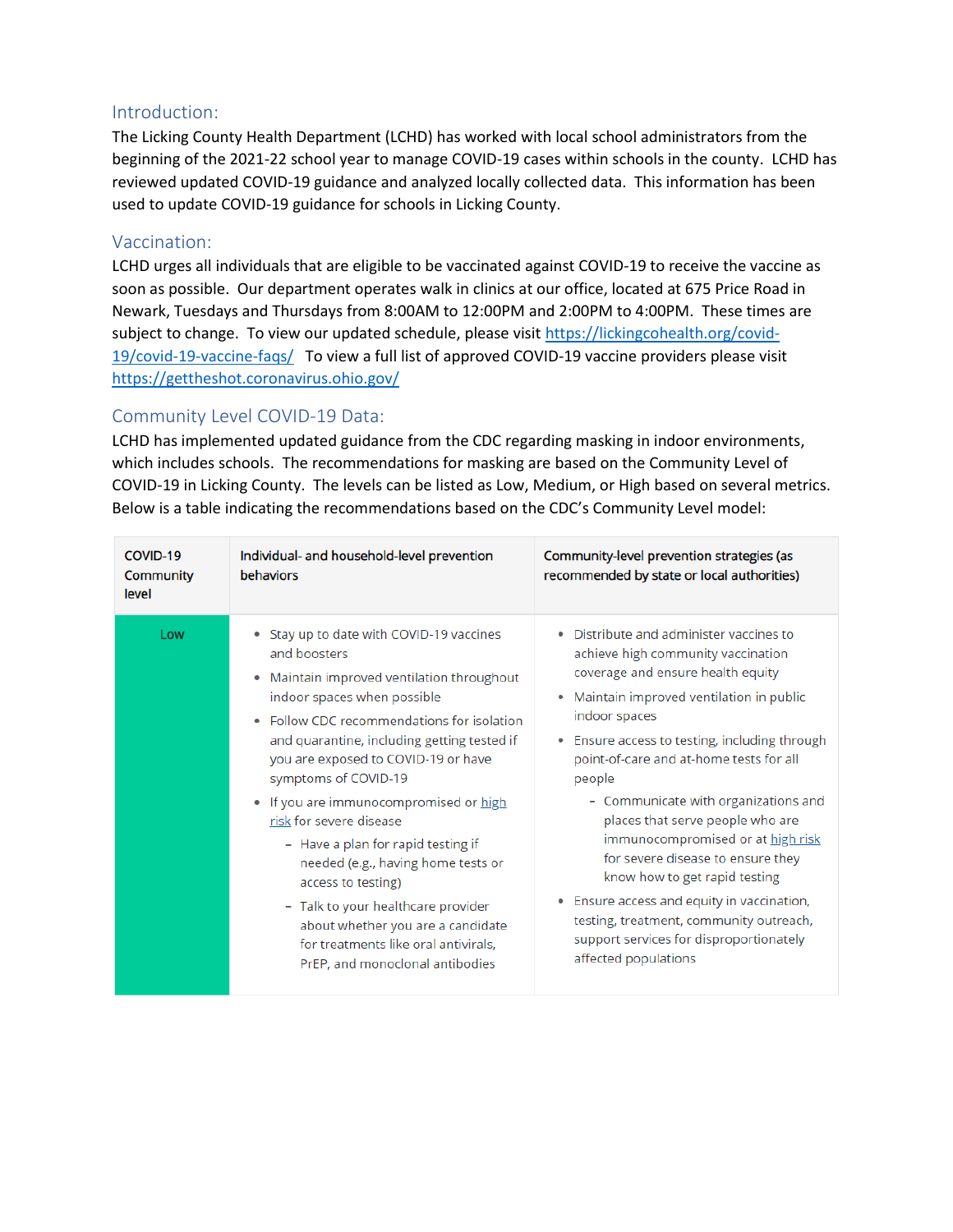| Medium | • If you are immunocompromised or high<br>risk for severe disease<br>- Talk to your healthcare provider<br>about whether you need to wear a<br>mask and take other precautions<br>(e.g., testing)<br>- Have a plan for rapid testing if<br>needed (e.g., having home tests or<br>access to testing)<br>- Talk to your healthcare provider<br>about whether you are a candidate<br>for treatments like oral antivirals.<br>PrEP, and monoclonal antibodies | • Protect people at high risk for severe<br>illness or death by ensuring equitable<br>access to vaccination, testing, treatment,<br>support services, and information<br>• Consider implementing screening testing<br>or other testing strategies for people who<br>are exposed to COVID-19 in workplaces,<br>schools, or other community settings as<br>appropriate<br>• Implement enhanced prevention<br>measures in high-risk congregate settings<br>(see guidance for correctional facilities and<br>homeless shelters |
|--------|-----------------------------------------------------------------------------------------------------------------------------------------------------------------------------------------------------------------------------------------------------------------------------------------------------------------------------------------------------------------------------------------------------------------------------------------------------------|----------------------------------------------------------------------------------------------------------------------------------------------------------------------------------------------------------------------------------------------------------------------------------------------------------------------------------------------------------------------------------------------------------------------------------------------------------------------------------------------------------------------------|
|        | . If you have household or social contact<br>with someone at high risk for severe<br>disease<br>- consider self-testing to detect<br>infection before contact                                                                                                                                                                                                                                                                                             | • Distribute and administer vaccines to<br>achieve high community vaccination<br>coverage and ensure health equity<br>• Maintain improved ventilation in public<br>indoor spaces                                                                                                                                                                                                                                                                                                                                           |
|        | - consider wearing a mask when<br>indoors with them<br>• Stay up to date with COVID-19 vaccines<br>and boosters<br>Maintain improved ventilation throughout<br>٠<br>indoor spaces when possible<br>Follow CDC recommendations for isolation<br>٠<br>and quarantine, including getting tested if<br>you are exposed to COVID-19 or have<br>symptoms of COVID-19                                                                                            | • Ensure access to testing, including through<br>point-of-care and at-home tests for all<br>people<br>- Communicate with organizations and<br>places that serve people who are<br>immunocompromised or at high risk<br>for severe disease to ensure they<br>know how to get rapid testing<br>• Ensure access and equity in vaccination,<br>testing, treatment, community outreach,<br>support services for disproportionately<br>affected populations                                                                      |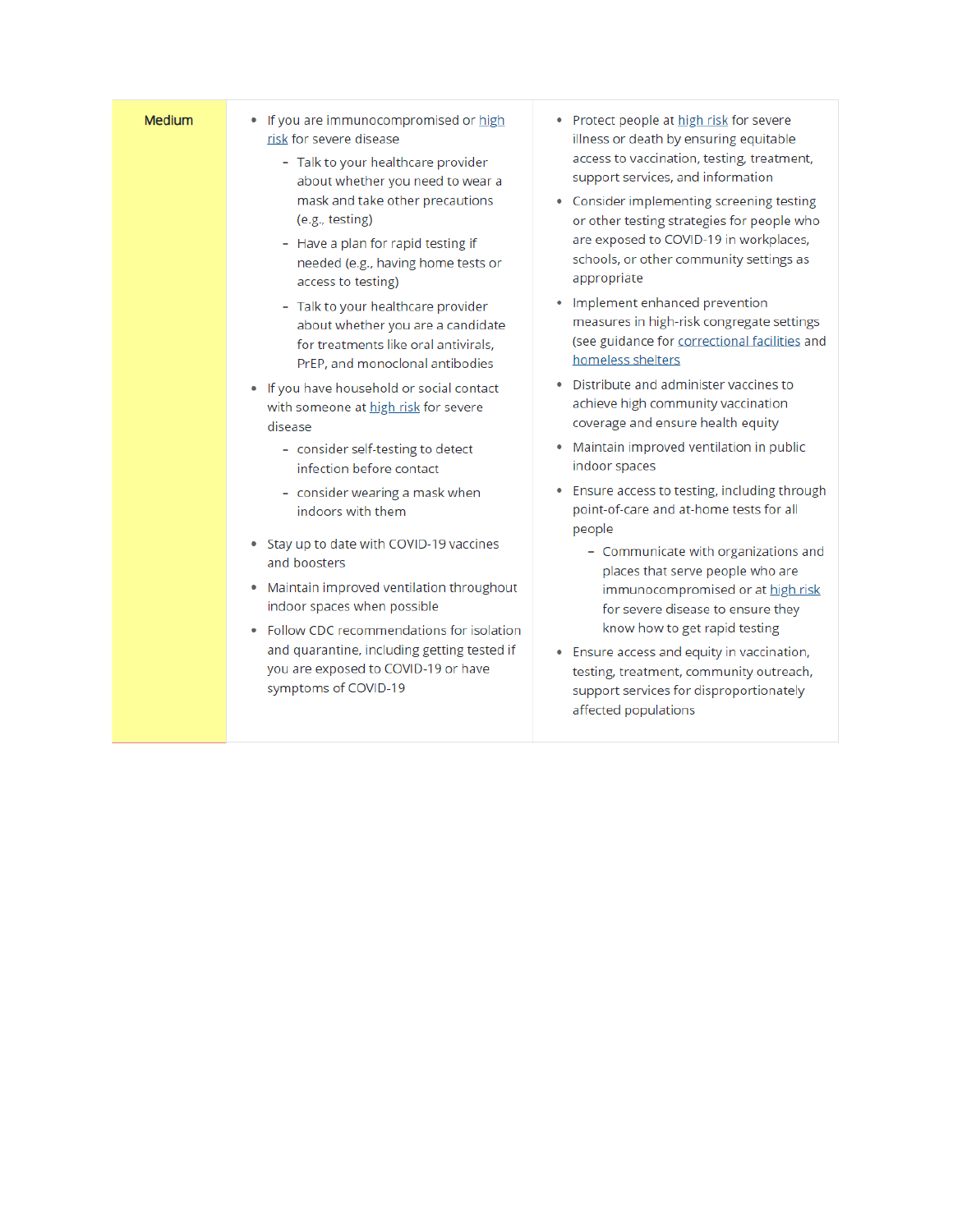| immunocompromised or at high risk<br>indoors with them<br>for severe disease to ensure they<br>know how to get rapid testing<br>• Stay up to date with COVID-19 vaccines<br>and boosters<br>• Ensure access and equity in vaccination,<br>testing, treatment, community outreach,<br>• Maintain improved ventilation throughout<br>support services for disproportionately<br>indoor spaces when possible<br>affected populations<br>· Follow CDC recommendations for isolation<br>and quarantine, including getting tested if<br>you are exposed to COVID-19 or have<br>symptoms of COVID-19 |
|-----------------------------------------------------------------------------------------------------------------------------------------------------------------------------------------------------------------------------------------------------------------------------------------------------------------------------------------------------------------------------------------------------------------------------------------------------------------------------------------------------------------------------------------------------------------------------------------------|
|                                                                                                                                                                                                                                                                                                                                                                                                                                                                                                                                                                                               |
| indoor spaces<br>. If you have household or social contact<br>• Ensure access to testing, including through<br>with someone at high risk for severe<br>point-of-care and at-home tests for all<br>disease<br>people<br>- consider self-testing to detect<br>- Communicate with organizations and<br>infection before contact<br>places that serve people who are<br>- consider wearing a mask when                                                                                                                                                                                            |
| measures in high-risk congregate settings<br>- Have a plan for rapid testing if<br>(see guidance for correctional facilities and<br>needed (e.g., having home tests or<br>homeless shelters)<br>access to testing)<br>Distribute and administer vaccines to<br>- Talk to your healthcare provider<br>achieve high community vaccination<br>about whether you are a candidate<br>coverage and ensure health equity<br>for treatments like oral antivirals.<br>PrEP, and monoclonal antibodies<br>• Maintain improved ventilation in public                                                     |

# The CDC has developed a set of metrics to determine the Community Level of COVID-19 in each county in the United States. The metrics will be updated weekly, and each county's Community Level will also be updated weekly. LCHD will monitor local data related to these metrics closely. The goal is to ensure the Community Level is reflected as accurately as possible based on local data. There may be instances when local data conflicts with the CDC's data. If this occurs, LCHD will make a determination of the

Community Level based on locally collected data.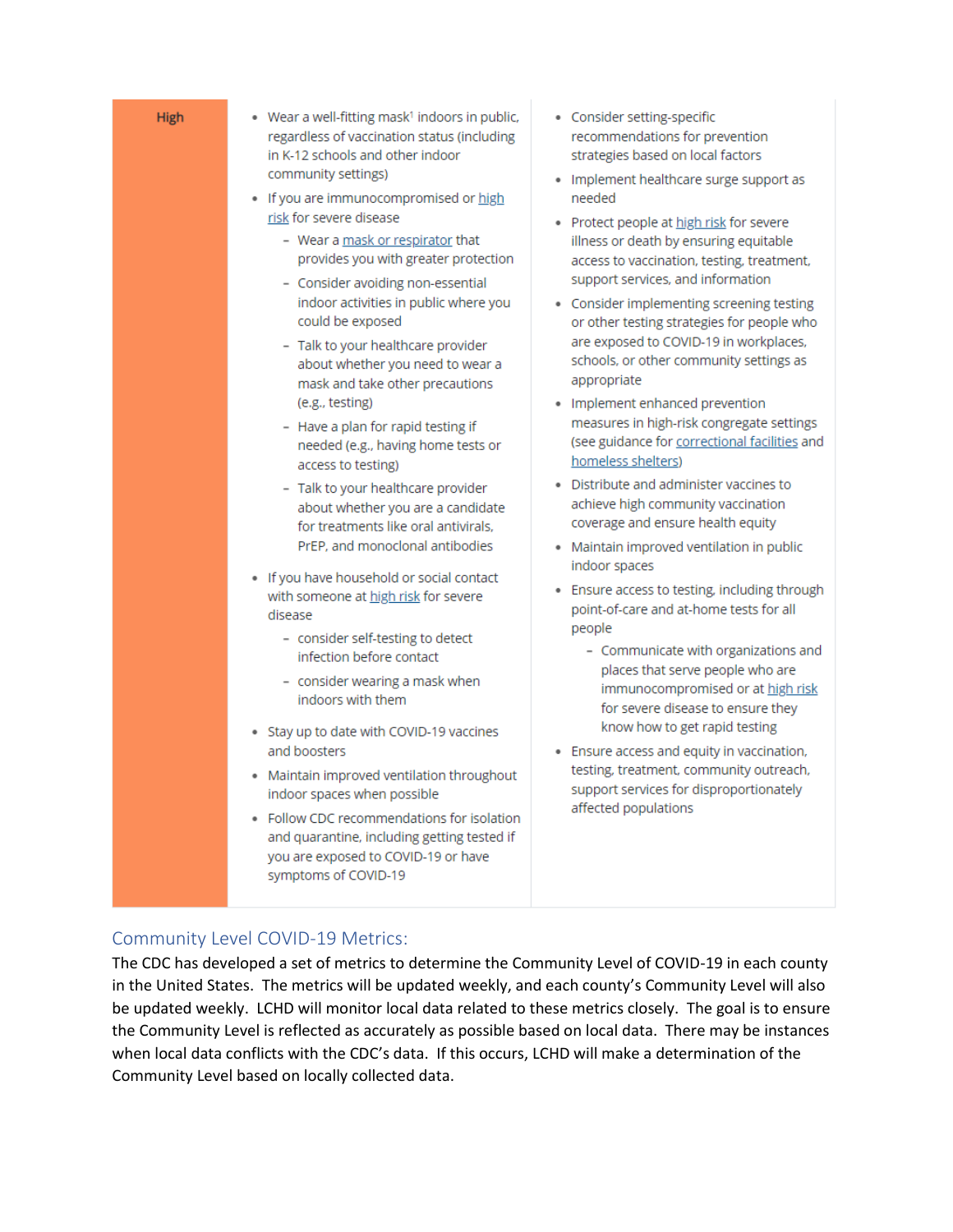#### Below are the CDC's Community Level Metrics:

| COVID-19 Community Levels – Use the Highest Level that Applies to Your Community |                                                                                       |            |               |               |  |  |
|----------------------------------------------------------------------------------|---------------------------------------------------------------------------------------|------------|---------------|---------------|--|--|
| <b>New COVID-19 Cases</b><br>Per 100,000 people in<br>the past 7 days            | <b>Indicators</b>                                                                     | Low        | <b>Medium</b> | <b>High</b>   |  |  |
|                                                                                  | New COVID-19 admissions per 100,000<br>population (7-day total)                       | < 10.0     | $10.0 - 19.9$ | >20.0         |  |  |
| Fewer than 200                                                                   | Percent of staffed inpatient beds<br>occupied by COVID-19 patients (7-day<br>average) | $< 10.0\%$ | 10.0-14.9%    | $\geq 15.0\%$ |  |  |
|                                                                                  | New COVID-19 admissions per 100,000<br>population (7-day total)                       | <b>NA</b>  | < 10.0        | >10.0         |  |  |
| 200 or more                                                                      | Percent of staffed inpatient beds<br>occupied by COVID-19 patients (7-day<br>average) | <b>NA</b>  | $< 10.0\%$    | $\geq 10.0\%$ |  |  |

#### Masks:

Based on this guidance, when the Community Level in Licking County is at Low or Medium, masks will not be recommended in schools, or other indoor environments. Individuals at an increased risk of COVID-19 should speak to their healthcare provider regarding when to wear a mask. When the Community Level of COVID-19 in Licking County is at High, LCHD will recommend masks be worn in schools until the level returns to Low or Medium.

LCHD does not have the authority to require masks be worn in schools. Schools can require staff and students wear masks in their buildings, and this is done at the school district level or in each individual private school.

#### Isolation:

If a student or staff member tests positive for COVID-19, they will be required to isolate for **5 days** from the date their symptoms started, or if they do not have symptoms, for **5 days** from the date of their positive test. This includes individuals that are vaccinated against COVID-19.

- If the individual has no symptoms or their symptoms are resolving **after 5 days,** their isolation period will end, and they can return to normal activities. However, these individuals should wear a mask for 5 additional days.
- If the individual has **a fever** after 5 days, they should continue to isolate until their fever resolves.

#### Quarantine:

Students and staff that are exposed to COVID-19 and meet the definition of a close contact can return to school immediately following their exposure, and they should wear a mask for 10 days after their exposure. If these individuals develop COVID-19 symptoms they should isolate at home and be tested for COVID-19.